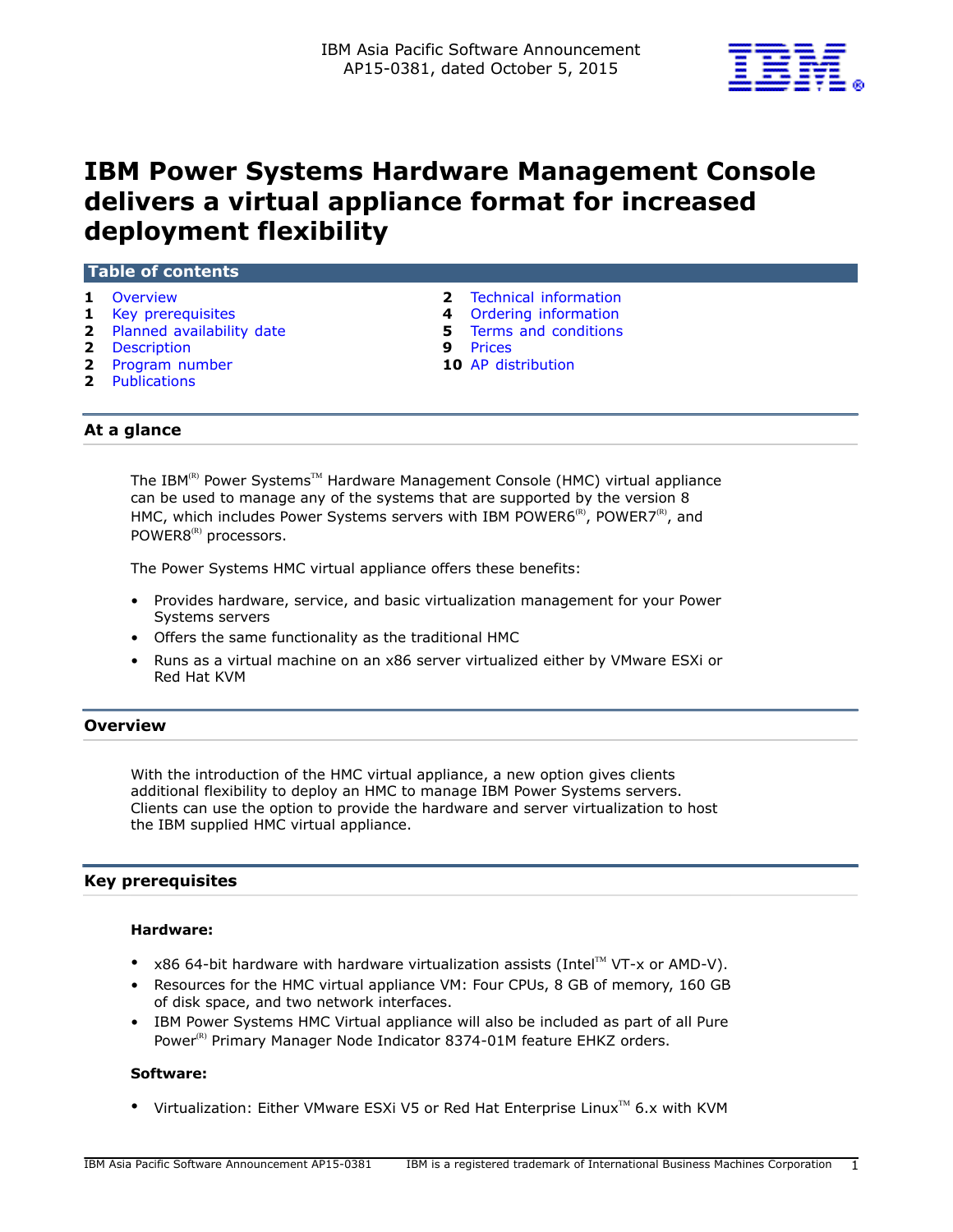## <span id="page-1-1"></span>**Planned availability date**

November 20, 2015

## <span id="page-1-2"></span>**Description**

The HMC virtual appliance enables clients to host the HMC virtual appliance as a virtual machine (VM) in their existing virtual environments or to provide a dedicated virtualized environment for the HMC virtual appliance. The hardware appliance HMC and the virtual appliance HMC function essentially the same.

The HMC virtual appliance can be used to manage any of the systems that are supported by the version 8 HMC, which includes Power Systems servers with IBM POWER6, POWER7, and POWER8 processors.

Clients can use Power Systems HMCs in any of the following configurations:

- Only hardware appliance HMCs
- Only virtual appliance HMCs
- A combination of hardware appliance and virtual appliance HMCs

## <span id="page-1-3"></span>**Program number**

| Program number | VRM   | Program name          |
|----------------|-------|-----------------------|
| 5765-HMV       | 8.8.4 | HMC virtual appliance |

#### **Product identification number**

| Program PID number | <b>Maintenance 1-year</b><br><b>PID number</b> | <b>Maintenance 3-year PID</b><br>number |
|--------------------|------------------------------------------------|-----------------------------------------|
| 5765-HMV           | 5560-HMV                                       | 5662-HMV, 5663-HMV                      |
|                    | 5661-HMV ALC                                   | 5664-HMV ALC                            |

## **Offering Information**

Product information is available via the Offering Information website

<http://www.ibm.com/common/ssi>

# <span id="page-1-4"></span>**Publications**

No publications are shipped with this program.

# <span id="page-1-0"></span>**Technical information**

## **Specified operating environment**

#### *Hardware requirements*

- x86 64-bit hardware with hardware virtualization assists (Intel VT-x or AMD-V)
- Resources for the HMC virtual appliance VM
- Four CPUs, 8 GB of memory, 160 GB of disk space, and two network interfaces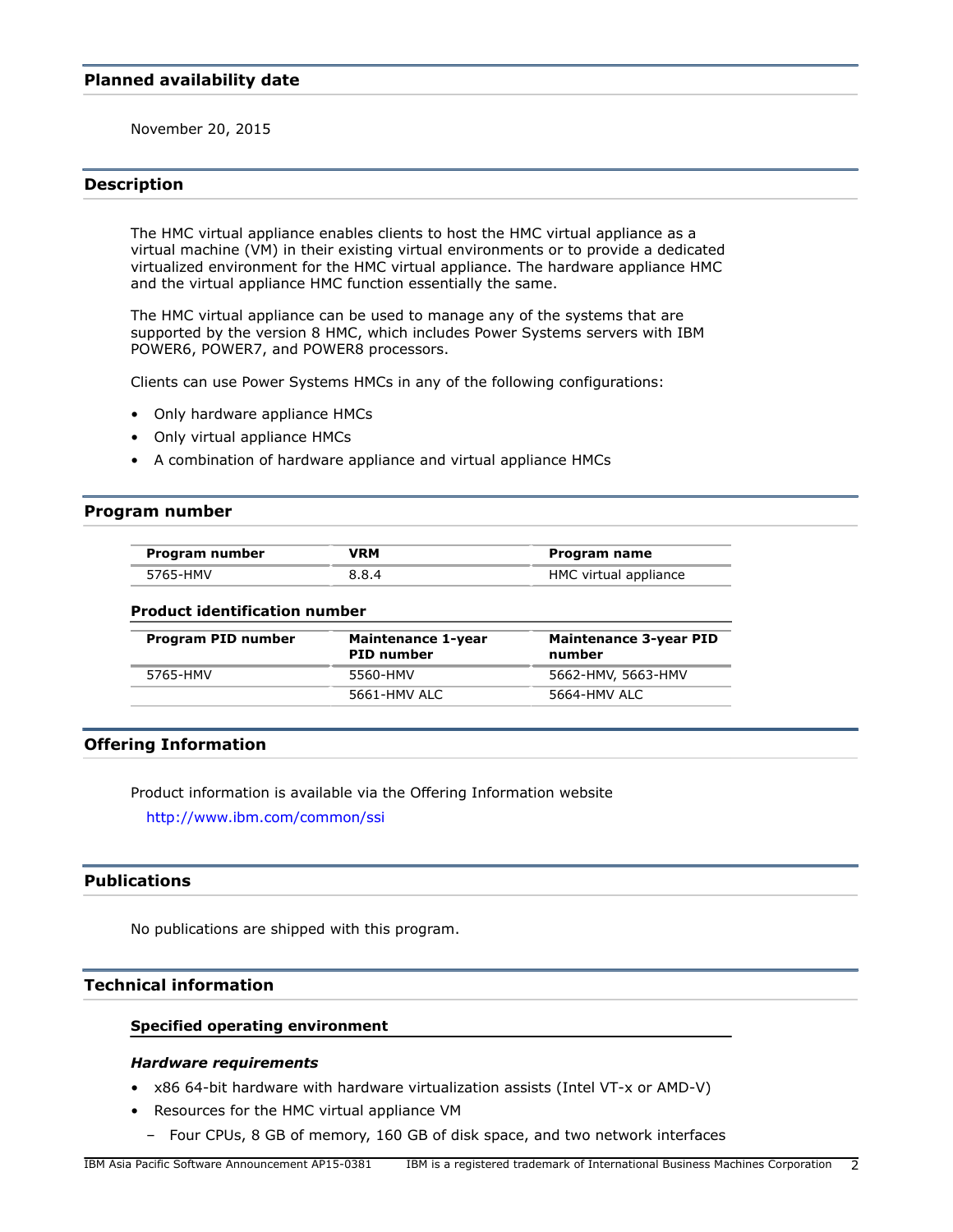## *Software requirements*

- Virtualization
	- Either VMware ESXi V5, or later, or Red Hat Enterprise Linux 6.x with KVM

The program's specifications and specified operating environment information may be found in documentation accompanying the program, if available, such as a readme file, or other information published by IBM, such as an announcement letter. Documentation and other program content may be supplied only in the English language.

The HMC virtual appliance has a few differences from the hardware appliance HMC that are noted below;

An activation engine which allows providing unique configuration during initial deployment

Differences in the way the license acceptance dialog is presented

Support for multiple virtual disks for additional data storage

Format of physical media is not supported. This is supported through a virtual device attached to the VM.

Since the hardware and server virtualization is supplied by the client to run the HMC virtual appliance, this infrastructure that actually hosts the HMC virtual appliance is not monitored by IBM. The HMC virtual appliance does continue to monitor the Power Systems hardware just like the HMC hardware appliance. Both HMC form factors provide remote notification of system errors for the managed Power Systems servers.

Any software maintenance that is required for the HMC virtual appliance is done using the same procedure as is currently performed using fix central with the hardware based HMC. For further information on the HMC maintenance strategy, visit

## <https://www-304.ibm.com/webapp/set2/sas/f/power5cm/home.html>

## *IBM Electronic Support*

The IBM Support Portal is your gateway to technical support. This includes IBM Electronic Support tools and resources, for software and hardware, to help save time and simplify support. The Electronic Support tools can help you find answers to questions, download fixes, troubleshoot, automate data collection, submit and track problems through the Service Request online tool, and build skills. All these tools are made available through your IBM support agreement. Read about the Electronic Support portfolio of tools

<http://ibm.com/electronicsupport>

Access the IBM Support Portal

<http://ibm.com/support>

Access the online Service Request tool

<http://ibm.com/support/servicerequest>

## **Planning information**

## *Packaging*

The IBM HMC Virtual Appliance Standard Edition contain DVDs that include product installation documentation and files.

Your Proof of Entitlement (PoE) for this program is a copy of a paid sales receipt, purchase order, invoice, or other sales record from IBM or its authorized reseller from whom you acquired the program, provided that it states the license charge unit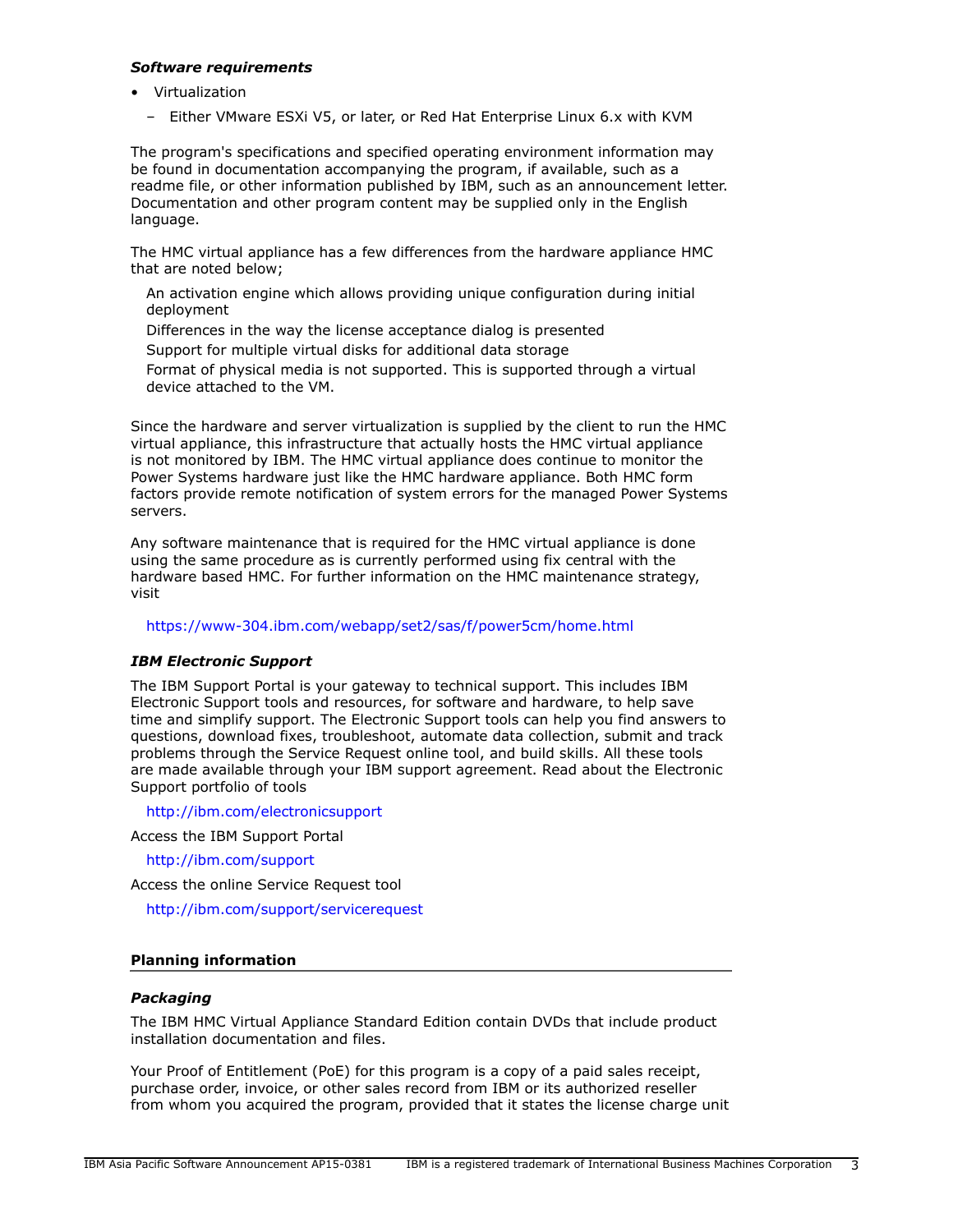(the characteristics of intended use of the program, number of processors, number of users) and quantity acquired.

Information about how you may obtain program services will be provided by the party (either IBM or its authorized reseller) from whom you acquired the program.

Electronic download is available for this offering:

- Prerequisite SWMA and license announced as BT19 (customer entitled)
- Prerequisite SWMA active in AAS / CHIS

How to get access to software downloads for customer-entitled products:

1. Go to ESS

<http://www.ibm.com/eserver/ess>

- 2. Enter your customer number during registration.
- 3. If CHIS service, select the contract number and use that for validation.
- 4. If brand SWMA, select the system number:
	- a. BT19 SWMA will get a dummy system number most of the time.
	- b. The customer should call the WW Software Key Support (phone number or email under Contacts on ESS).
	- c. Customer support will provide a system number value for registration.
	- d. If you have any other contracts with IBM for system-entitled products, you can use that information for registration (as access is per customer number or enterprise in US).
- 5. When registration is completed, go to Software download and find the software there (select OS and version and look for the license on the resulting list).

## <span id="page-3-0"></span>**Ordering information**

| <b>Description</b>         | OTC feature number |
|----------------------------|--------------------|
| Per Install with 1-yr SWMA | C <sub>2</sub> LA  |
| <b>FSD</b>                 | 3450               |
| Supply                     | 5809               |
|                            |                    |

# **5765-HMV - HMC Virtualization Appliance V8.8.4**

This software license includes Software Maintenance, previously referred to as Software Subscription and Technical Support.

Extending coverage for a total of three years from the date of acquisition may be elected. Order the program number, feature number, and quantity to extend coverage for your software licenses. If maintenance has expired, specify the afterlicense feature number.

- 5660-HMV HMC Virtualization Appliance R/R 1yr
- 5661-HMV HMC Virtualization Appliance A/L 1yr
- 5662-HMV HMC Virtualization Appliance Reg 3yr
- 5663-HMV HMC Virtualization Appliance Ren 3yr
- 5664-HMV HMC Virtualization Appliance A/L 3yr

#### **5660-HMV - SW Maintenance Registration/Renewal 1 Year**

| Feature number                                        |  |
|-------------------------------------------------------|--|
| 2192                                                  |  |
| 2191                                                  |  |
| 5661-HMV - SW Maintenance 1-Year After-License Charge |  |
| <b>Feature number</b>                                 |  |
| 0882                                                  |  |
|                                                       |  |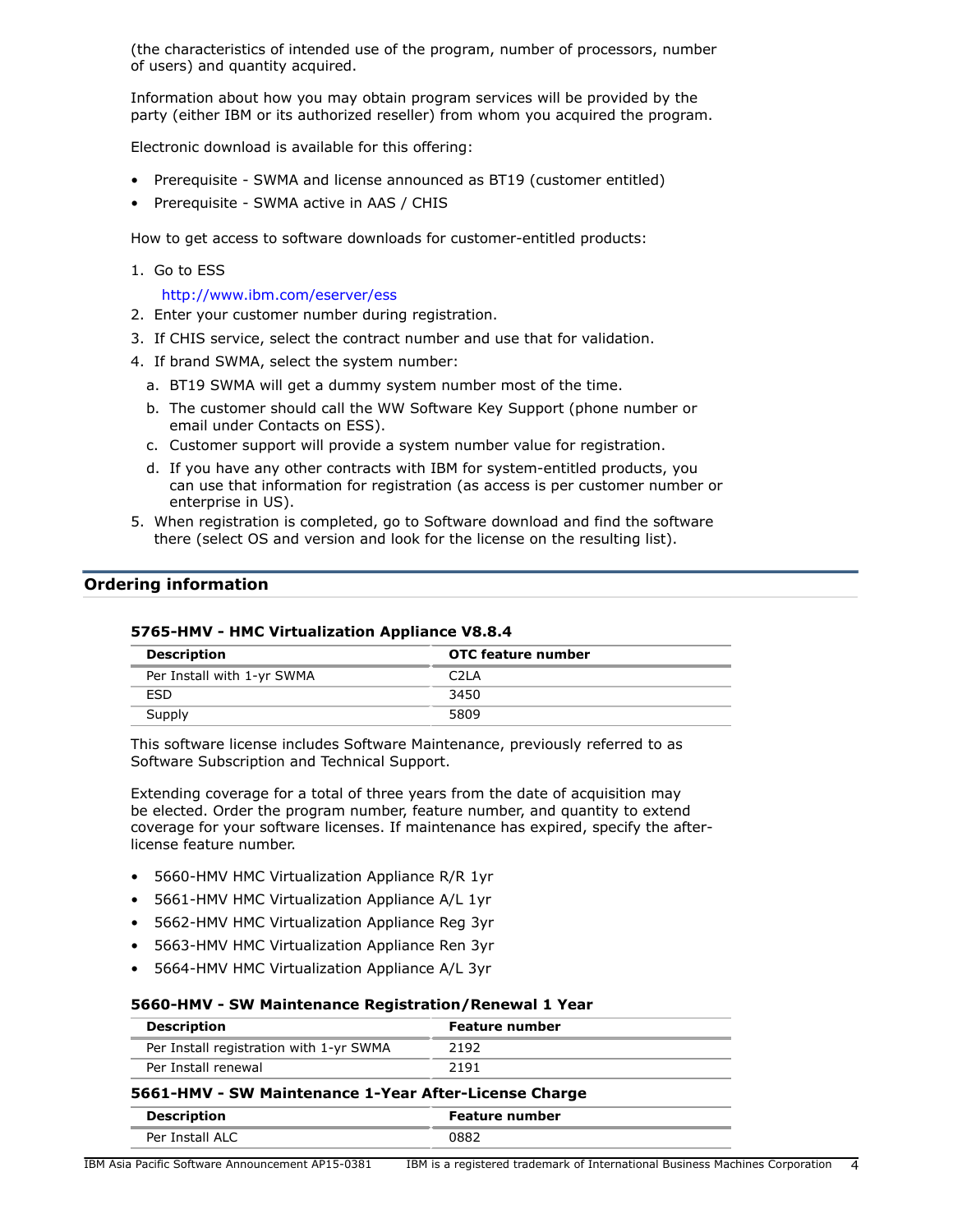| 5662-HMV - SW Maintenance Registration 3 Year |                |  |
|-----------------------------------------------|----------------|--|
| <b>Description</b>                            | Feature number |  |
| Per Install registration                      | 1378           |  |
| 5663-HMV - SW Maintenance Renewal 3 Year      |                |  |
| <b>Description</b>                            | Feature number |  |
| Per Install renewal                           | 0380           |  |
|                                               |                |  |

## **5664-HMV - SW Maintenance 3-Year After-License Charge**

| <b>Description</b> | Feature number |
|--------------------|----------------|
| Per Install ALC    |                |

## **Charge metric**

| Media type | Media feature number | Media process charges<br>feature number |
|------------|----------------------|-----------------------------------------|
| DVD.       | 3435                 | 1100 Media Charge                       |
| DVD        | 3435                 | 1101 Media No-Charge                    |

## **Install**

Install is a unit of measure by which the program can be licensed. An*install*is an installed copy of the program on a physical or virtual disk made available to be executed on a computer. Licensee must obtain an entitlement for each install of the program.

## <span id="page-4-0"></span>**Terms and conditions**

The information provided in this announcement letter is for reference and convenience purposes only. The terms and conditions that govern any transaction with IBM are contained in the applicable contract documents such as the IBM International Program License Agreement, IBM International Passport Advantage<sup>(R)</sup> Agreement, and the IBM Agreement for Acquisition of Software Maintenance.

## **Licensing**

IBM International Program License Agreement including the License Information document and Proof of Entitlement (PoE) govern your use of the program. PoEs are required for all authorized use.

This software license includes Software Subscription and Support (also referred to as Software Maintenance).

## **Agreement for Acquisition of Software Maintenance**

The IBM Agreement for Acquisition of Software Maintenance (Z125-6011) applies for Subscription and Support (also referred to as Software Maintenance) and does not require customer signatures.

These programs are licensed under the IBM Program License Agreement (IPLA) and the associated Agreement for Acquisition of Software Maintenance, which provide for support with ongoing access to releases and versions of the program. IBM includes one year of Software Subscription and Support with the initial license acquisition of each program acquired. The initial period of Software Subscription and Support can be extended by the purchase of a renewal option, if available. These programs have a one-time license charge for use of the program and an annual renewable charge for the enhanced support that includes telephone assistance (voice support for defects during normal business hours), as well as access to updates, releases, and versions of the program as long as support is in effect.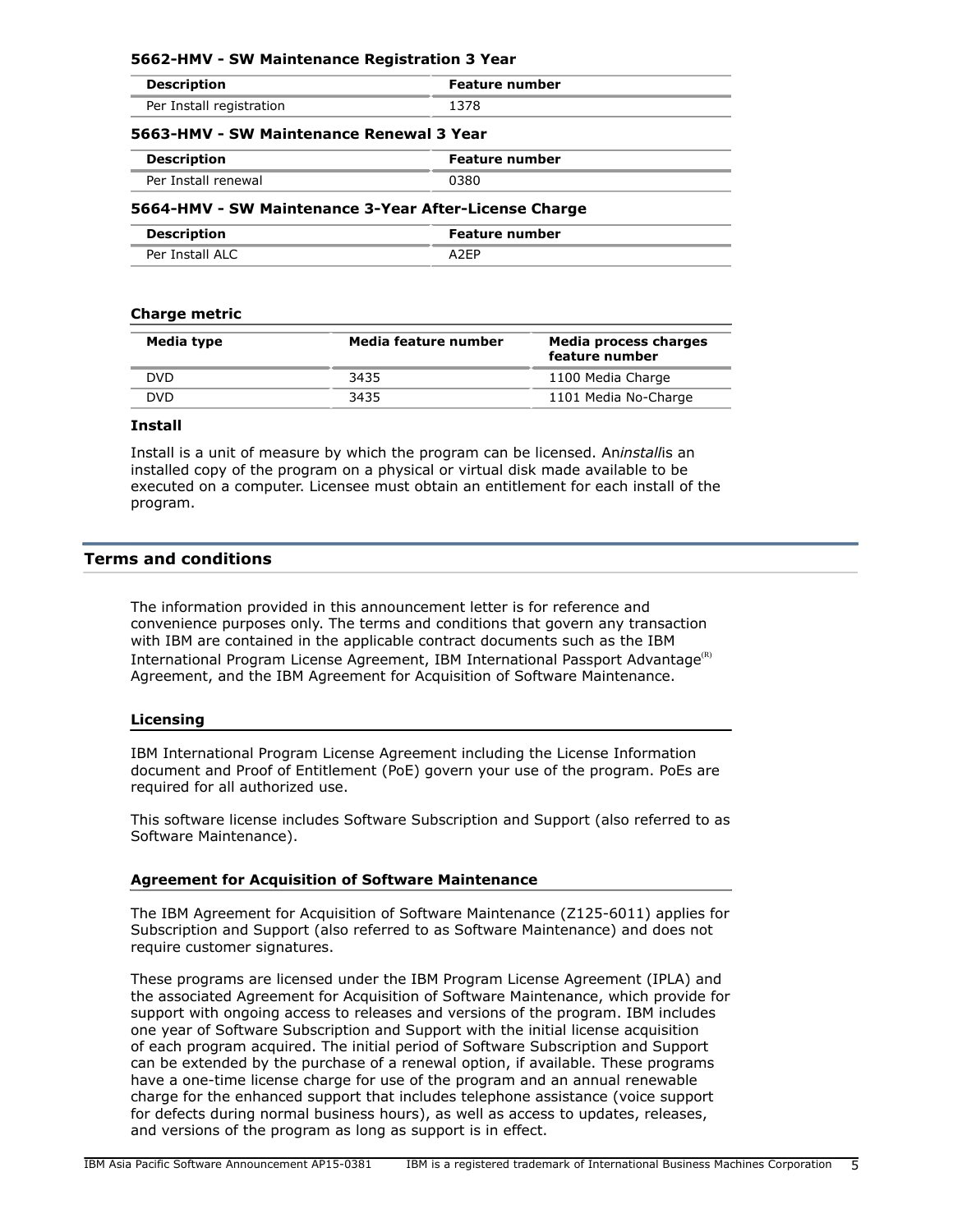## **License Information number**

## LC27-8309

The program's License Information will be available for review on the IBM Software License Agreement website

<http://www.ibm.com/software/sla/sladb.nsf>

## **Limited warranty applies**

Yes

## **Limited warranty**

IBM warrants that when the program is used in the specified operating environment, it will conform to its specifications. The warranty applies only to the unmodified portion of the program. IBM does not warrant uninterrupted or error-free operation of the program or that IBM will correct all program defects. You are responsible for the results obtained from the use of the program.

IBM provides you with access to IBM databases containing information on known program defects, defect corrections, restrictions, and bypasses at no additional charge. For further information, consult the IBM Software Support Handbook found at

<http://www.ibm.com/support/handbook>

IBM will maintain this information for at least one year after the original licensee acquires the program (warranty period).

#### **Money-back guarantee**

If for any reason you are dissatisfied with the program and you are the original licensee, you may obtain a refund of the amount you paid for it, if within 30 days of your invoice date you return the program and its PoE to the party from whom you obtained it. If you downloaded the program, you may contact the party from whom you acquired it for instructions on how to obtain the refund.

For clarification, note that for programs acquired under any of IBM's On/Off Capacity on Demand (On/Off CoD) software offerings, this term does not apply since these offerings apply to programs already acquired and in use by you.

## **Volume orders (IVO)**

Yes. Contact your IBM representative.

## **Passport Advantage applies**

No

## **Software Subscription and Support applies**

Yes. All distributed software licenses include Software Subscription and Support (also referred to as Software Maintenance) for a period of 12 months from the date of acquisition, providing a streamlined way to acquire IBM software and assure technical support coverage for all licenses. Extending coverage for a total of three years from date of acquisition may be elected.

While your Software Subscription and Support is in effect, IBM provides you assistance for your routine, short duration installation and usage (how-to) questions, and code-related questions. IBM provides assistance via telephone and, if available,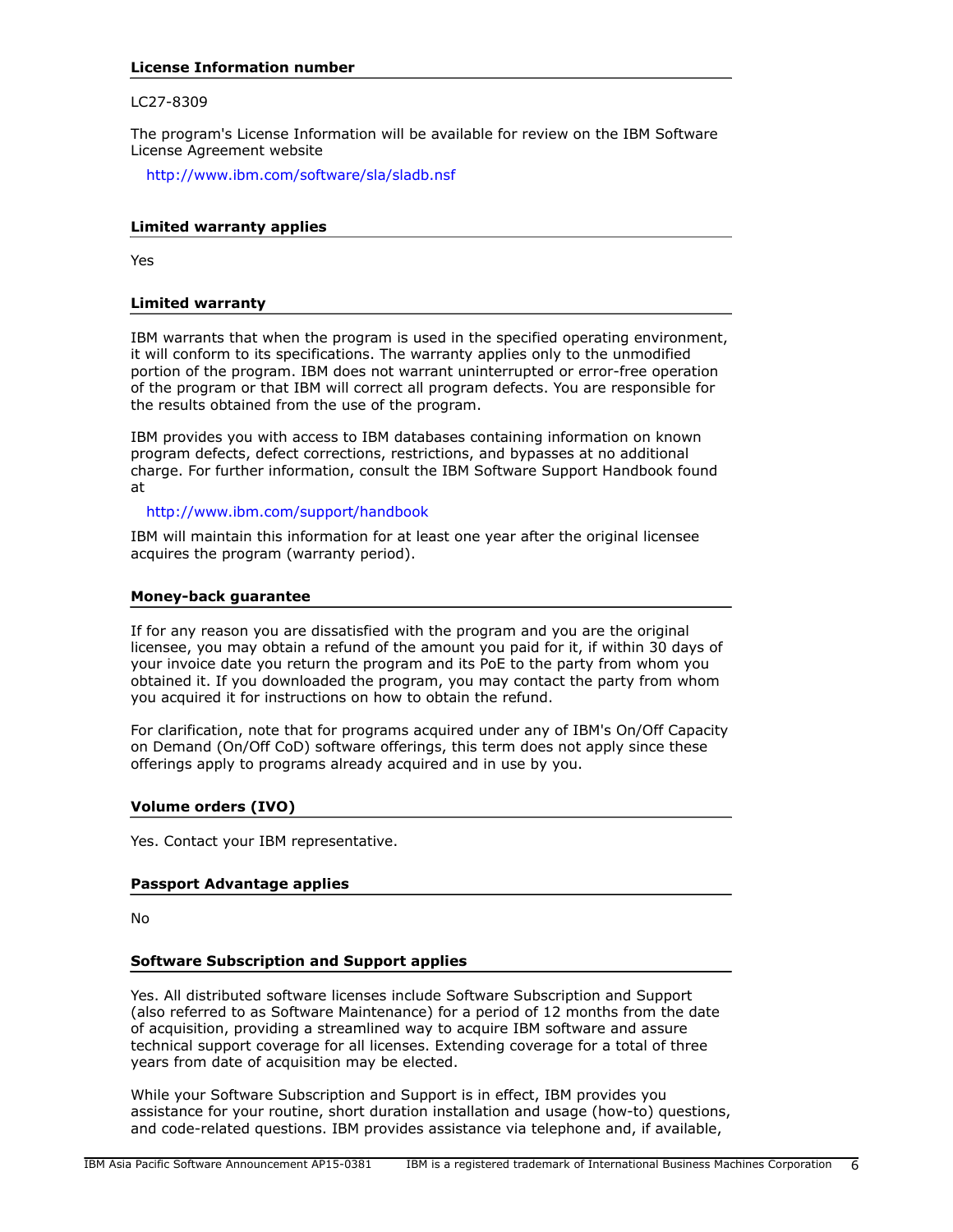electronic access, only to your information systems (IS) technical support personnel during the normal business hours (published prime shift hours) of your IBM support center. (This assistance is not available to your end users.) IBM provides Severity 1 assistance 24 hours a day, every day of the year. For additional details, consult your IBM Software Support Handbook at

<http://www.ibm.com/support/handbook>

Software Subscription and Support does not include assistance for the design and development of applications, your use of programs in other than their specified operating environment, or failures caused by products for which IBM is not responsible under this agreement.

For more information about the Passport Advantage<sup>(R)</sup> Agreement, visit the Passport Advantage website at

<http://www.ibm.com/software/passportadvantage>

## **System i Software Maintenance applies**

No

## **Variable charges apply**

No

## **Educational allowance available**

15% to qualified educational institution customers.

## **Statement of good security practices**

IT system security involves protecting systems and information through prevention, detection, and response to improper access from within and outside your enterprise. Improper access can result in information being altered, destroyed, or misappropriated or can result in misuse of your systems to attack others. Without a comprehensive approach to security, no IT system or product should be considered completely secure and no single product or security measure can be completely effective in preventing improper access. IBM systems and products are designed to be part of a comprehensive security approach, which will necessarily involve additional operational procedures, and may require other systems, products, or services to be most effective. IBM does not warrant that systems and products are immune from the malicious or illegal conduct of any party.

## **IBM Electronic Services**

Electronic Service Agent $T<sup>M</sup>$  and the IBM Electronic Support web portal are dedicated to providing fast, exceptional support to IBM Systems customers. The IBM Electronic Service Agent tool is a no-additional-charge tool that proactively monitors and reports hardware events, such as system errors, performance issues, and inventory. The Electronic Service Agent tool can help you stay focused on your company's strategic business initiatives, save time, and spend less effort managing day-to-day IT maintenance issues. Servers enabled with this tool can be monitored remotely around the clock by IBM Support, all at no additional cost to you.

Now integrated into the base operating system of  $AIX^{(R)}$  V6.1, and AIX V7.1, Electronic Service Agent is designed to automatically and electronically report system failures and utilization issues to IBM, which can result in faster problem resolution and increased availability. System configuration and inventory information collected by the Electronic Service Agent tool also can be viewed on the secure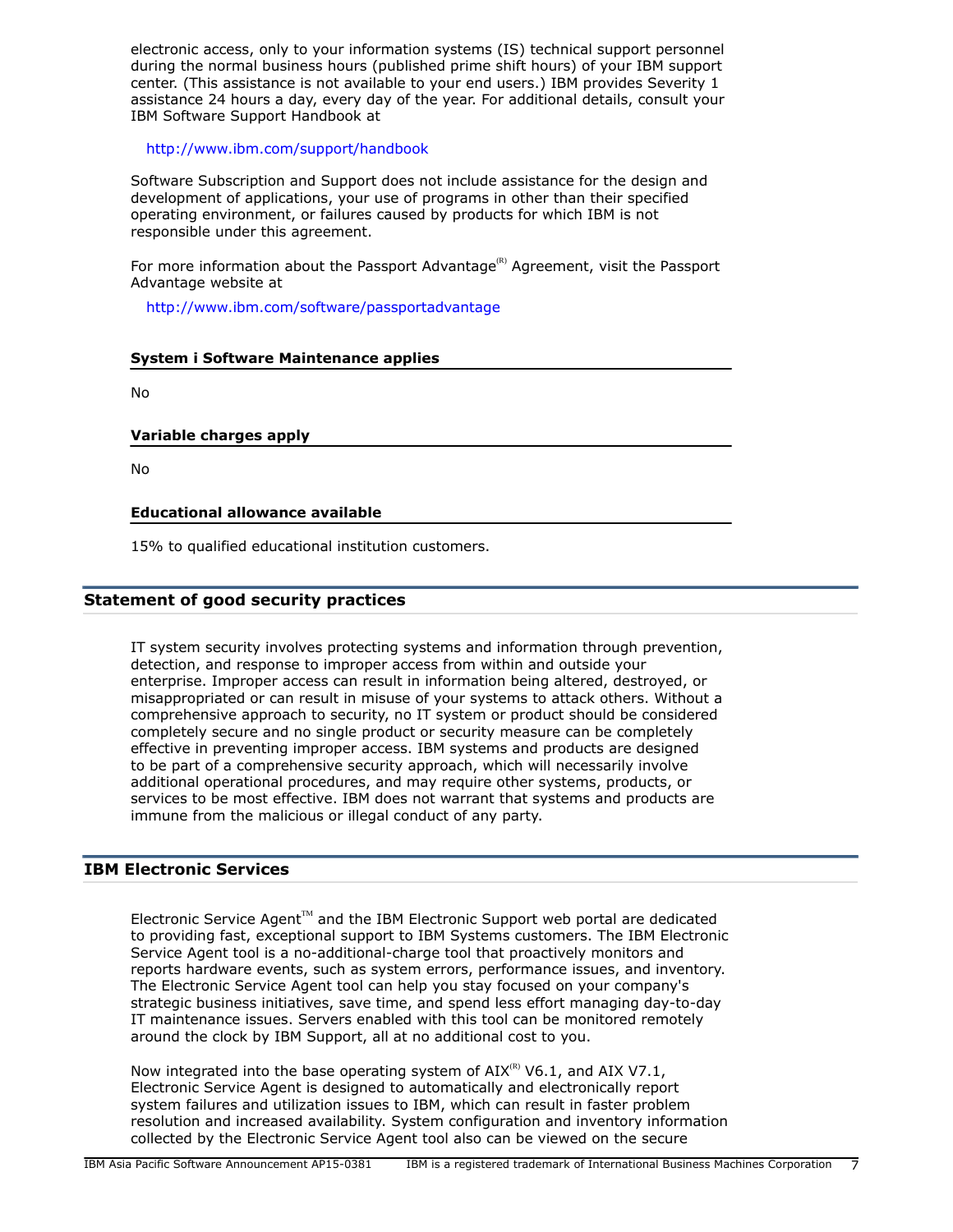Electronic Support web portal, and used to improve problem determination and resolution by you and the IBM support team. To access the tool main menu, simply type smitty esa\_main, and select Configure Electronic Service Agent. In addition, ESA now includes a powerful web user interface, giving the administrator easy access to status, tool settings, problem information, and filters. For more information and documentation on how to configure and use Electronic Service Agent, refer to

<http://www.ibm.com/support/electronic>

The IBM Electronic Support portal is a single Internet entry point that replaces the multiple entry points traditionally used to access IBM Internet services and support. This portal enables you to gain easier access to IBM resources for assistance in resolving technical problems. The My Systems and Premium Search functions make it even easier for Electronic Service Agent tool-enabled customers to track system inventory and find pertinent fixes.

## **Benefits**

**Increased uptime:** The Electronic Service Agent<sup>™</sup> tool is designed to enhance the Warranty or Maintenance Agreement by providing faster hardware error reporting and uploading system information to IBM Support. This can translate to less wasted time monitoring the symptoms, diagnosing the error, and manually calling IBM Support to open a problem record. Its 24 x 7 monitoring and reporting mean no more dependence on human intervention or off-hours customer personnel when errors are encountered in the middle of the night.

**Security:** The Electronic Service Agent tool is designed to be secure in monitoring, reporting, and storing the data at IBM. The Electronic Service Agent tool is designed to securely transmit either via the Internet (HTTPS or VPN) or modem to provide customers a single point of exit from their site. Communication is one way. Activating Electronic Service Agent does not enable IBM to call into a customer's system.

For additional information, please refer to IBM Electronic Service Agent

<http://www.ibm.com/support/esa/>

**More accurate reporting:** Because system information and error logs are automatically uploaded to the IBM Support center in conjunction with the service request, you are not required to find and send system information, decreasing the risk of misreported or misdiagnosed errors. Once inside IBM, problem error data is run through a data knowledge management system and knowledge articles are appended to the problem record.

**Customized support:** Using the IBM ID entered during activation, you can view system and support information in the My Systems and Premium Search sections of the Electronic Support website at

<http://www.ibm.com/support/electronic>

My Systems provides valuable reports of installed hardware and software using information collected from the systems by Electronic Service Agent. Reports are available for any system associated with your IBM ID. Premium Search combines the function of search and the value of Electronic Service Agent information, providing advanced search of the technical support knowledgebase. Using Premium Search and the Electronic Service Agent information that has been collected from your system, you are able to see search results that apply specifically to your systems.

For more information on how to utilize the power of IBM Electronic Services, contact your IBM Systems Services Representative, or visit

<http://www.ibm.com/support/electronic>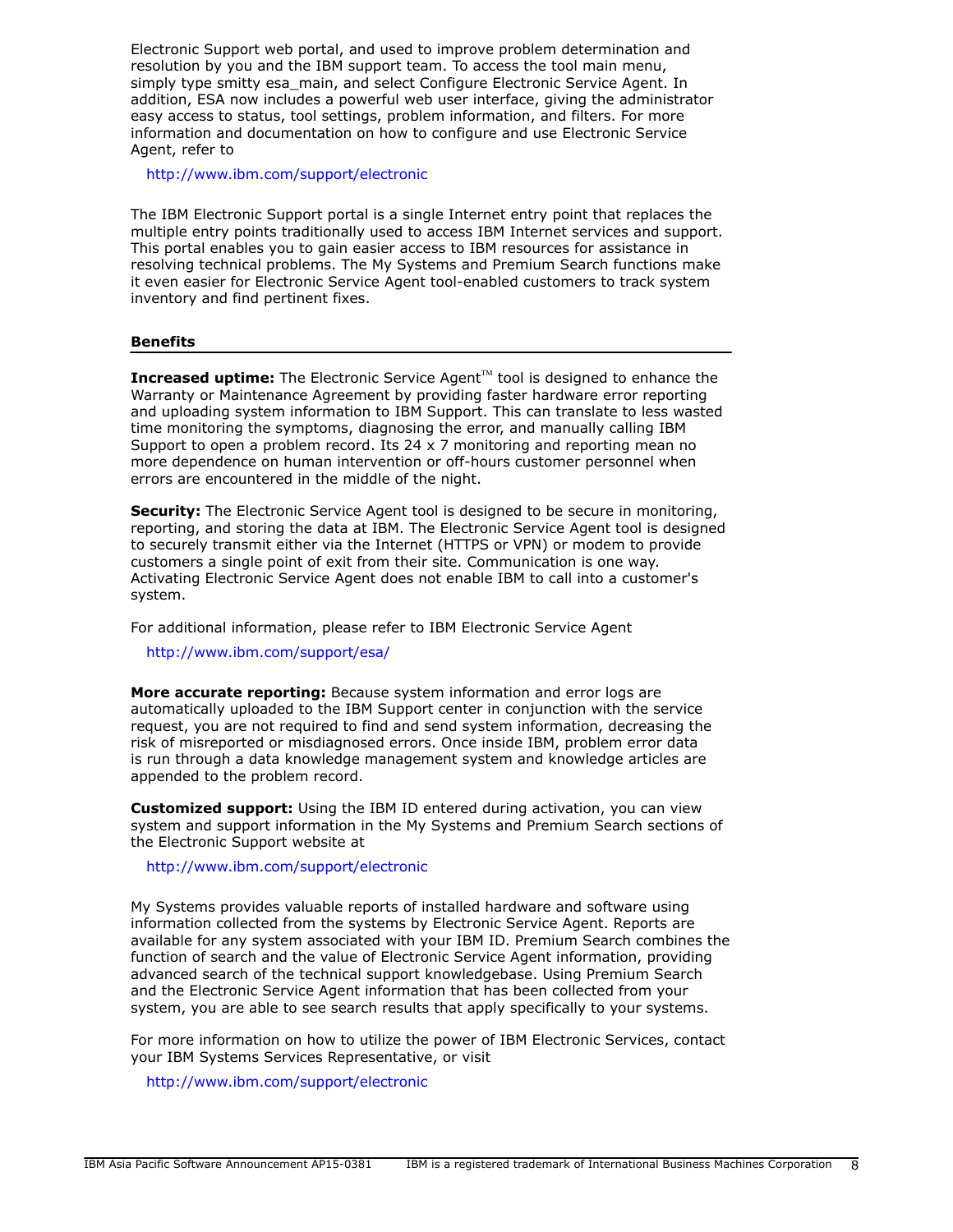<span id="page-8-0"></span>For all local charges, contact your IBM representative.

## **Software Maintenance**

This software license includes Software Maintenance, previously referred to as Software Subscription and Technical Support.

Extending coverage for a total of three years from the date of acquisition may be elected. Order the program number, feature number, and quantity to extend coverage for your software licenses. If maintenance has expired, specify the after license feature number.

- 5660-HMV HMC Virtualization Appliance R/R 1yr
- 5661-HMV HMC Virtualization Appliance A/L 1yr
- 5662-HMV HMC Virtualization Appliance Reg 3yr
- 5663-HMV HMC Virtualization Appliance Ren 3yr
- 5664-HMV HMC Virtualization Appliance A/L 3yr

## **IBM Global Financing**

IBM Global Financing offers competitive financing to credit-qualified customers to assist them in acquiring IT solutions. Offerings include financing for IT acquisition, including hardware, software, and services, from both IBM and other manufacturers or vendors. Offerings (for all customer segments: small, medium, and large enterprise), rates, terms, and availability can vary by country. Contact your local IBM Global Financing organization or visit

<http://www.ibm.com/financing>

IBM Global Financing offerings are provided through IBM Credit LLC in the United States, and other IBM subsidiaries and divisions worldwide to qualified commercial and government customers. Rates are based on a customer's credit rating, financing terms, offering type, equipment type, and options, and may vary by country. Other restrictions may apply. Rates and offerings are subject to change, extension, or withdrawal without notice.

Financing from IBM Global Financing helps you preserve cash and credit lines, enables more technology acquisition within current budget limits, permits accelerated implementation of economically attractive new technologies, offers payment and term flexibility, and can help match project costs to projected benefits. Financing is available worldwide for credit-qualified customers.

For more financing information, visit

<http://www.ibm.com/financing>